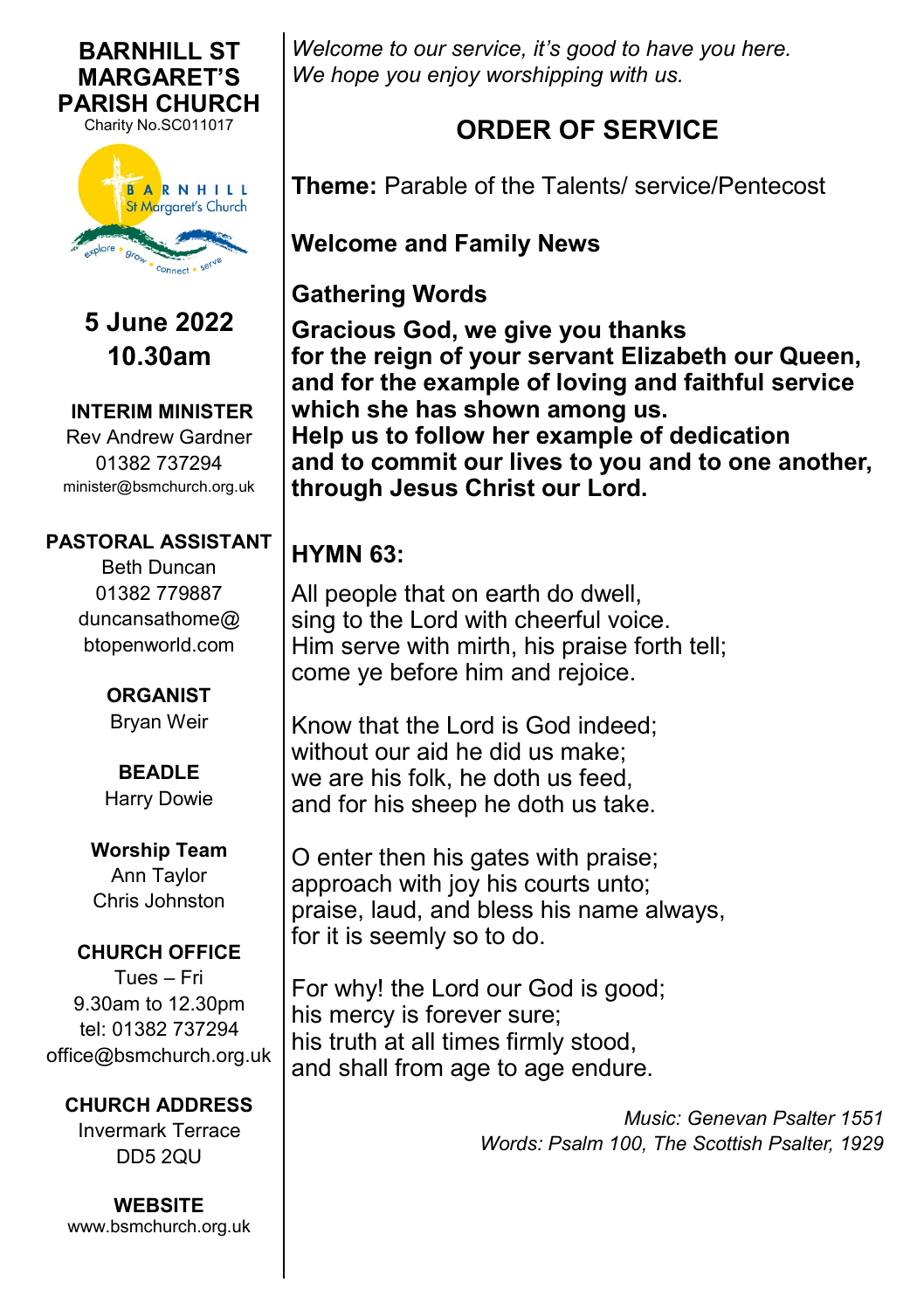#### **Prayer and Lord's Prayer**

**Reading:** Matthew 25:14-28

## **The Parable of the Bags of Gold**

**14** "Again, it will be like a man going on a journey, who called his servants and entrusted his wealth to them. 15 To one he gave five bags of gold, to another two bags, and to another one bag, each according to his ability. Then he went on his journey. 16 The man who had received five bags of gold went at once and put his money to work and gained five bags more. 17 So also, the one with two bags of gold gained two more. 18 But the man who had received one bag went off, dug a hole in the ground and hid his master's money.

19 "After a long time the master of those servants returned and settled accounts with them. 20 The man who had received five bags of gold brought the other five. 'Master,' he said, 'you entrusted me with five bags of gold. See, I have gained five more.'

21 "His master replied, 'Well done, good and faithful servant! You have been faithful with a few things; I will put you in charge of many things. Come and share your master's happiness!'

22 "The man with two bags of gold also came. 'Master,' he said, 'you entrusted me with two bags of gold; see, I have gained two more.'

23 "His master replied, 'Well done, good and faithful servant! You have been faithful with a few things; I will put you in charge of many things. Come and share your master's happiness!'

24 "Then the man who had received one bag of gold came. 'Master,' he said, 'I knew that you are a hard man, harvesting where you have not sown and gathering where you have not scattered seed. 25 So I was afraid and went out and hid your gold in the ground. See, here is what belongs to you.'

26 "His master replied, 'You wicked, lazy servant! So you knew that I harvest where I have not sown and gather where I have not scattered seed? 27 Well then, you should have put my money on deposit with the bankers, so that when I returned I would have received it hack with interest.

28 "'So take the bag of gold from him and give it to the one who has ten bags. 29 For whoever has will be given more, and they will have an abundance. Whoever does not have, even what they have will be taken from them. 30 And throw that worthless servant outside, into the darkness, where there will be weeping and gnashing of teeth.'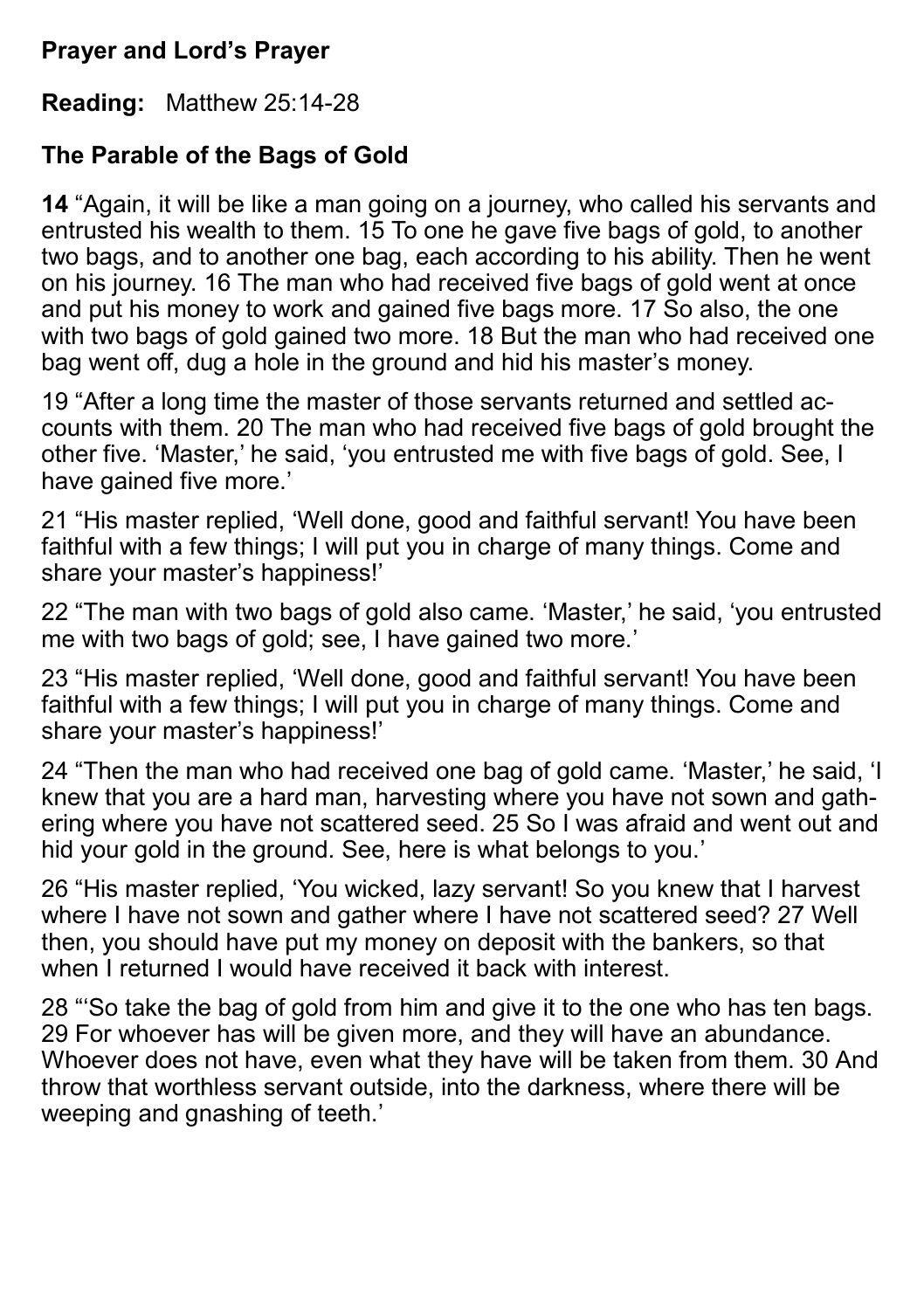**HYMN 611** (Mission Praise):

*Spirit of holiness, wisdom and faithfulness, wind of the Lord, blowing strongly and free: strength of our serving and joy of our worshipping Spirit of God, bring your fulness to me!*

You came to interpret and teach us effectively all that the Saviour has spoken and done; to glorify Jesus is all your activity promise and gift of the Father and Son: *Spirit of holiness, wisdom and faithfulness, wind of the Lord, blowing strongly and free: strength of our serving and joy of our worshipping*

*Spirit of God, bring your fulness to me!*

You came with your gifts to supply all our poverty, pouring your love on the church in her need; you came with your fruit for our growth to maturity, richly refreshing the souls that you feed:

*Spirit of holiness, wisdom and faithfulness, wind of the Lord, blowing strongly and free: strength of our serving and joy of our worshipping Spirit of God, bring your fulness to me! Spirit of God, bring your fulness to me!*

> *Music: traditional melody, arranged by John Barnard (b.1948) Words: Christopher Idle (b.1938)*

#### **All age talk**

#### **HYMN 715:**

Behold! the mountain of the Lord in latter days shall rise, on mountain-tops, above the hills, and draw the wondering eyes.

To this the joyful nations round, all tribes and tongues, shall flow; up to the hill of God, they'll say, and to his house, we'll go.

The beam that shines from Zion's hill shall lighten every land; the King who reigns in Salem's towers shall all the world command.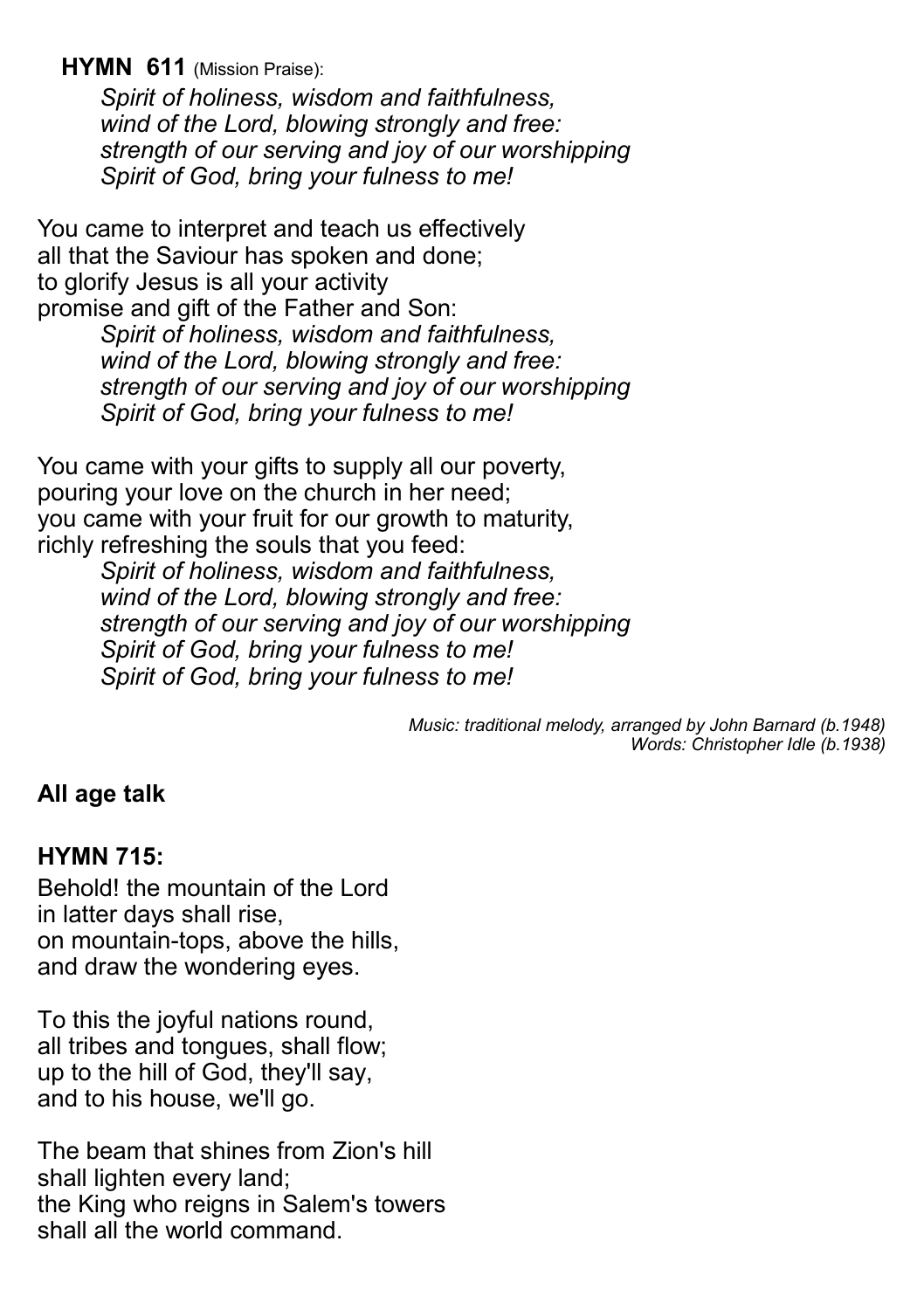Among the nations he shall judge; his judgments truth shall quide: his sceptre shall protect the just, and quell the sinner's pride.

No strife shall rage, nor hostile feuds disturb those peaceful years; to plowshares men shall beat their swords, to pruning-hooks their spears.

No longer hosts, encountering hosts, shall crowds of slain deplore; they hang the trumpet in the hall, and study war no more.

Come then, O house, of Jacob! come to worship at his shrine; and, walking in the light of God, with holy beauties shine.

*Music: Melody from Moore's 'Psalm-Singer's pocket Companion', 1756, harmonised 'The Psalter in Metre,' 1899. Harmonies revised in RCH & CH3. Words: Scottish Paraphrase, 1781, Isaiah 2:2-5*

#### **Sermon**

#### **HYMN 625:**

O thou who camest from above the fire celestial to impart, kindle a flame of sacred love on the mean altar of my heart!

There let it for thy glory burn with inextinguishable blaze, and trembling to its source return in humble prayer and fervent praise

Jesus, confirm my heart's desire to work, and speak, and think for thee; still let me guard the holy fire, and still stir up thy gift in me.

Ready for all thy perfect will, my acts of faith and love repeat; till death thy endless mercies seal, and make the sacrifice complete.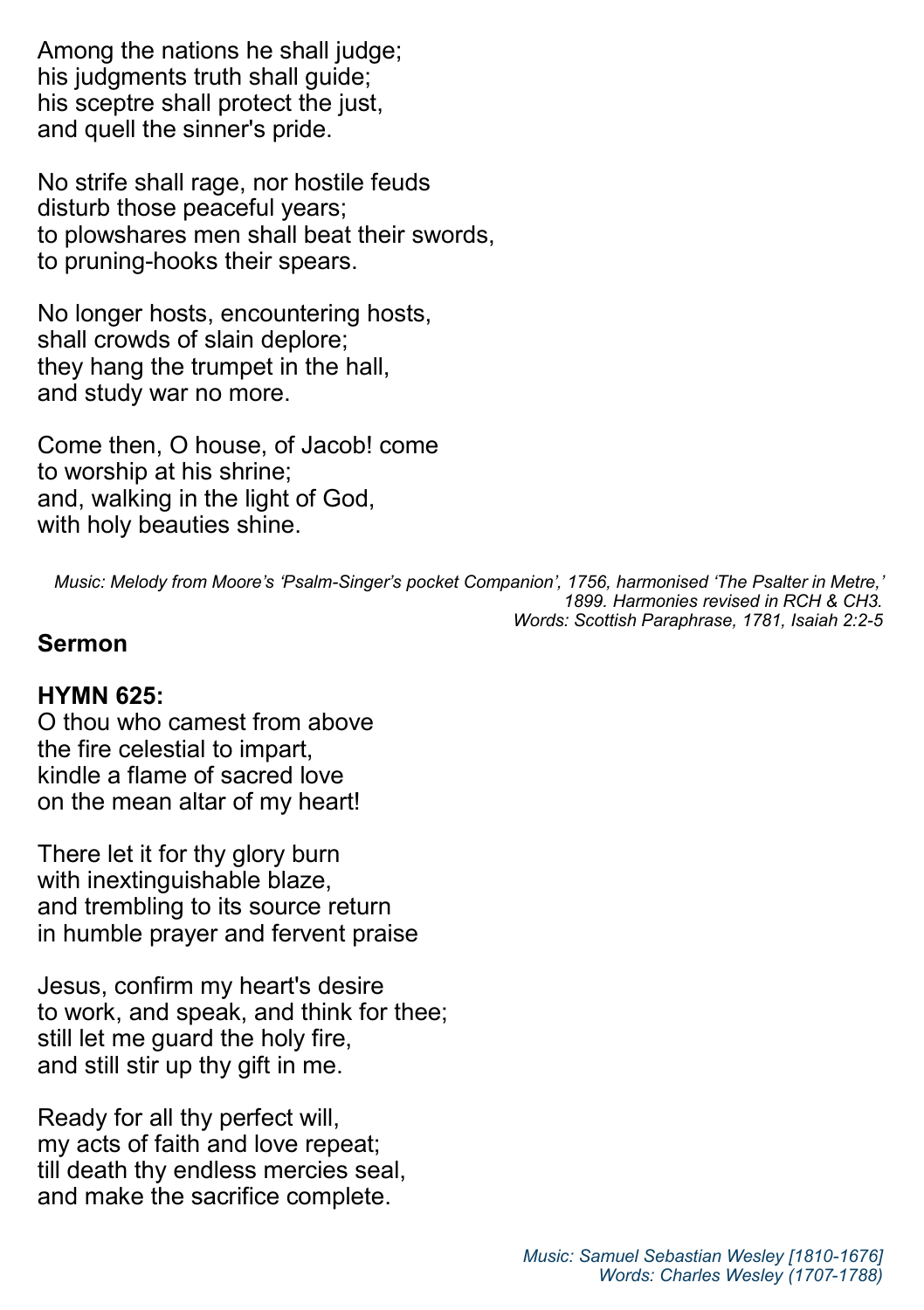#### **Prayers for others**

#### **HYMN 466:**

Crown him with many crowns, the Lamb upon his throne. Hark! how the heavenly anthem drowns all music but its own. Awake, my soul, and sing of him who died for thee, and hail him as thy matchless king through all eternity.

Crown him the Lord of life, who triumphed o'er the grave, and rose victorious in the strife for those he came to save; his glories now we sing who died and rose on high, who died eternal life to bring. and lives that death may die.

Crown him the Lord of love; behold his hands and side, rich wounds, yet visible above, in beauty glorified; All hail, Redeemer, hail! for thou hast died for me; thy praise shall never, never fail throughout eternity.

> *Music: George Job Elvy (1816-1893) Words: Matthew Bridges (1800-1894) & George Thring (1823-1903)*

## **Benediction and threefold Amen** CL97809

The Congregational/Jubilee Picnic will be held in the hall after the 10.30am service. This is part of the Big Lunch celebrations for the Queen's Platinum Jubilee. Tea, coffee, juice and ice-cream will be provided.

Between the end of the 10.30 service and the picnic a tree will be planted outside the hall doors as part of the Queen's Green Canopy on the occasion of her Platinum Jubilee 2022.

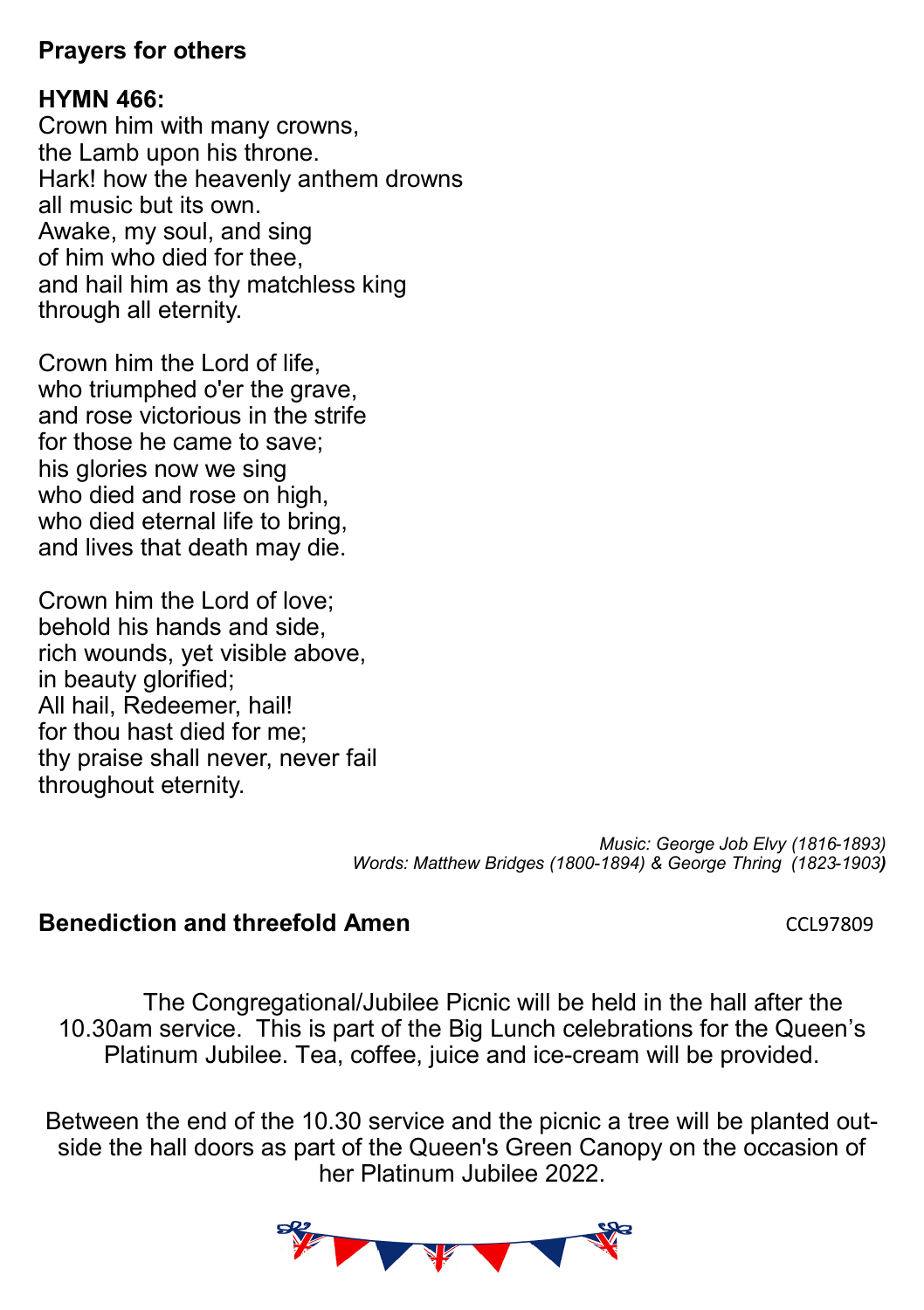# **There are paper copies of our Family News at the main door of the church.**

# **Please note: the Church Office will be closed from Tuesday 7 June until Tuesday 14 June.**

A huge thank you to everyone who supported Barnhill's work in raising **£2580.45** for Christian Aid.

There is still an opportunity to continue to raise money by taking part in one of the distances at the Dundee Kiltwalk on 21st August 2022. For more information contact the Church office or see posters on noticeboards.

# **FAMILY NEWS**

#### **Tuesday 7**

9.30am - Prayer Group meet in the Session Room

2pm - Service in Shiell Court. All welcome

2pm - Bible study in the Session Room

# **Wednesday 8 June**

12 noon to 2pm - Café open serving soup with a selection of breads and homebakes to enjoy with a cup of tea /coffee. Come along and enjoy a light lunch with friends.

**Friday 10 June**

2.15pm - Craft Group meet in the hall foyer

#### **Sunday 12 June**

9.15am - Early service in the church. We meet from 9am for tea and coffee.

10.30am - Worship followed by tea and coffee in the hall.

#### **Monday 13 June**

11.15am - Service of thanksgiving in the church for the late Edna Johnston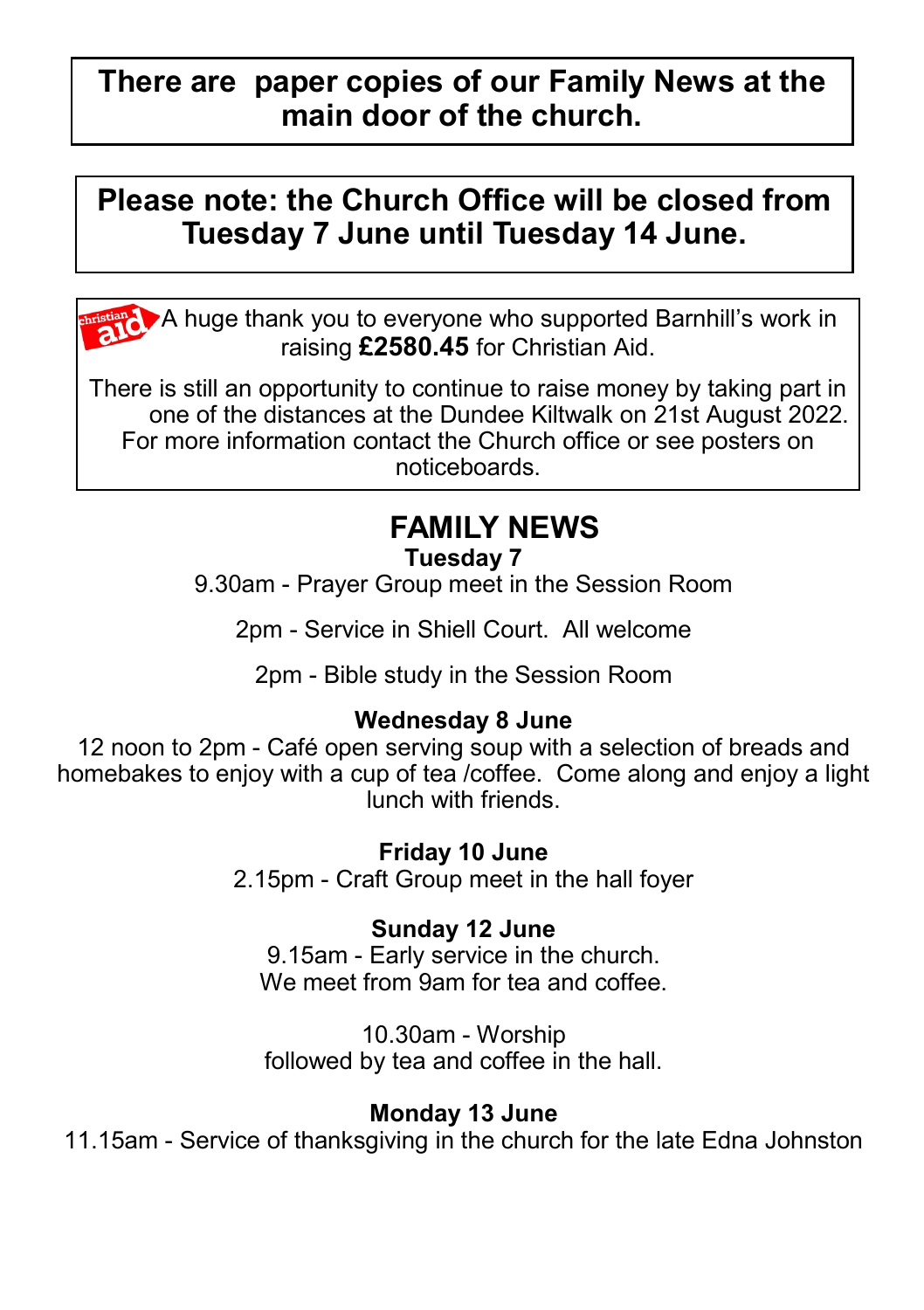# **UPCOMING EVENTS**

## **Tuesday 14 June**

9.30am - Prayer Group meet in the Session Room

7pm - Kirk Session meeting in the hall (Please note the meal has been cancelled and will be re-arranged at another date).

## **Wednesday 15 June**

10.45am - Coffee and Chat in the café

Come and meet up with friends and neighbours and enjoy spending time together over a refreshing cuppa and indulge in a delicious home-made scone or slice of cake. Have you been meaning to meet up with a friend? Bring them along to the Café. Does your neighbour need a treat? Bring them along to the Café or just come yourself and enjoy some delicious food and great company. Tea/coffee - £1 including top-up

Home bakes - £1

# **Sunday 26 June**

Sacrament of Holy Communion at 9.15am and 10.30am.

# **Saturday 2 July**

10am - Guild Strawberry Coffee Morning in the hall Tickets on sale from Guild members or the Church Office, price £5.

# **EVENTS ELSEWHERE**

# **Monday 6 to Saturday 11 June**

10am to 4.30pm - Art exhibition - ART/TAY Group exhibiting their work in the YMCA, Brook Street, Broughty Ferry. All welcome

#### **Tuesday 7 June**

Critically acclaimed guitarist and composer, Richard Durrant visits st Mary's Church, Broughty Ferry as part of his 27 day "Music for Midsummer" tour 2022. Tickets cost £12 and this includes a glass of wine. Under 18's are £5 including a soft drink. e- mail mrssusanrowe@gmail.com for tickets.

7.30pm - My Place-somewhere to belong. A new play by the Riding Lights Theatre Company and Home for Good. Tickets: £10 (concession £8) https://www.ticketsource.co.uk/ridinglights

> **Sunday 12 June** 12pm to 3pm - RNLI Broughty Ferry Open Day BBQ and refreshments £2/£1